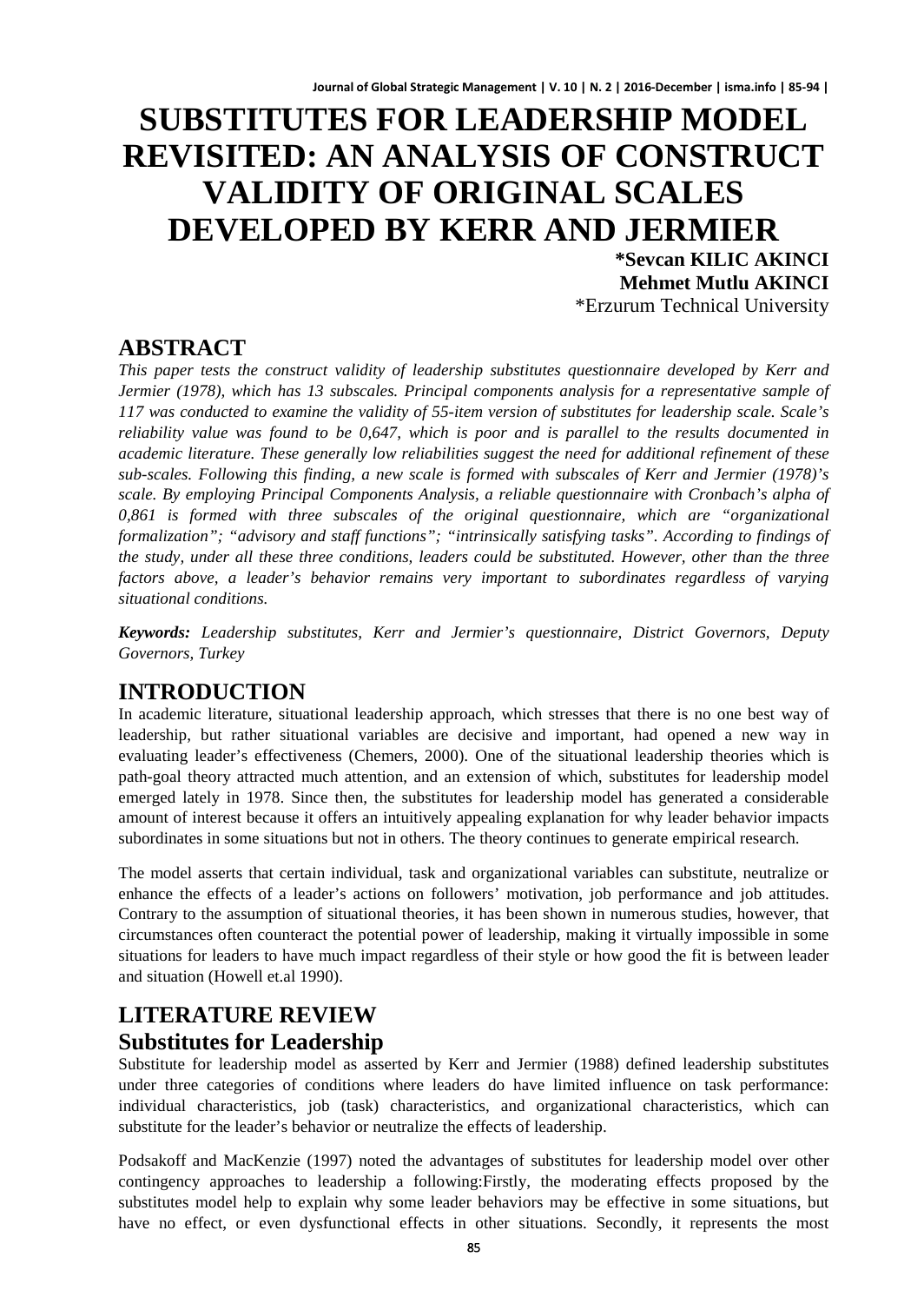comprehensive attempt to identify those factors, other than the leader's behaviors, and perceptions. Third, it focuses attention on a set of organizational factors that may influence the effectiveness of a leader's behavior, and is therefore consistent with the increasing interest in MESO approaches to organizational behavior (cf. Tosi, 1991). Finally, as noted by Kerr and his colleagues (cf. Howell et.al, 1990; Howell, Dorfman and Kerr, 1986; Kerr, 1977) the model provides insights into those situations when leaders might want to actually create substitutes in the environment to enhance the effectiveness of their organization.

Substitutes for leadership model predicted, for example, that if a job itself provided plenty of taskrelevant feedback, or the tasks were unambiguous and routine; leader structuring behavior would be unnecessary; or if a compatible and cohesive work group provided emotional support, leader consideration would be redundant. Under such conditions, leader behaviors were hypothesized to show minimal or even negative relationships with subordinate motivation, satisfaction or performance (Chemers, 2000).

Given these advantages, leadership substitutes model has generated a considerable amount of interest among leadership researchers.

# **Variables of Substitutes for Leadership**

Substitutes for leadership model asserts that under three categories of conditions, leaders do have limited influence on task performance: individual characteristics, job (task) characteristics, and organizational characteristics, which can substitute for the leader's behavior or neutralize the effects of leadership. The substitutes that Kerr and Jermier (1978) identified were: individual characteristics (subordinate-ability, experience, training, knowledge; need for independence- professional orientation; indifference toward organizational rewards); job (task) characteristics (unambiguous, routine and methodologically invariant task; feedback concerning accomplishment; intrinsically satisfying task) and organizational characteristics (organization-formalization; inflexibility; highly specified and active advisory and staff functions; closely knit, cohesive work groups; organizational rewards not within the leader's control; and spatial distance between superior and subordinates).

Kerr & Jermier (1978) defined neutralizers as well. The effect of neutralizers is to create an "influence vacuum," from which a variety of dysfunctions may emerge (Kerr and Jermier, 1978). Howell, Dorfman, and Kerr (1986) expanded the model further to include enhancers. Enhancers are defined as "attributes of employees, tasks, and organizations that amplify a leader's impact on employees" (Howell et.al.,1990), which show a positive moderating effect.

# **Construct Validity of Scales**

In academic literature, construct validity of Kerr and Jermier's substitute for leadership subscales themselves has been a growing concern. Williams, et. al, (1988) investigated the construct validity of the substitutes for leadership scales. Previous studies provided mixed support for the substitutes theory and Williams et. al (1998) believed it was due to lack of construct validity of the scales. Kerr and Jermier's original questionnaire was highly criticized for this reason. In their study of 11 different samples, Williams et.al (1988) found that "one factor that loaded consistently across all five samples was Spatial Distance between Superior and Subordinate. These results, along with higher reliabilities obtained for this subscale (all above .70), indicate that the psychometric properties of this scale are adequate for continued use in research" (p.314). The study indicated that 9 of the 13 scales (all but organizational formalization, closely knit workgroups, and spatial distance) did not exhibit high enough reliability for future research use ( $\leq$  .62) and 10 of the scales had reliability less than 0,70 (Williams, et. al, 1988). Also Childers et.al (1986) showed that average reliability across the 13 subscales were as low as 0,57. Thus the reliability of the scales developed by Kerr and Jermier is poor. The present study aimed to test the reliability of Kerr and Jermier's scale in Turkish setting.

# **District Governors and Deputy Governors**

In academic literature, substitutes for leadership is mostly studied as a moderator on performance. Also substitutes for leadership seem appropriate variables to study, especially where the leader and follower are separated by distance, almost necessarily making it more difficult to lead. (Lyon, 2003).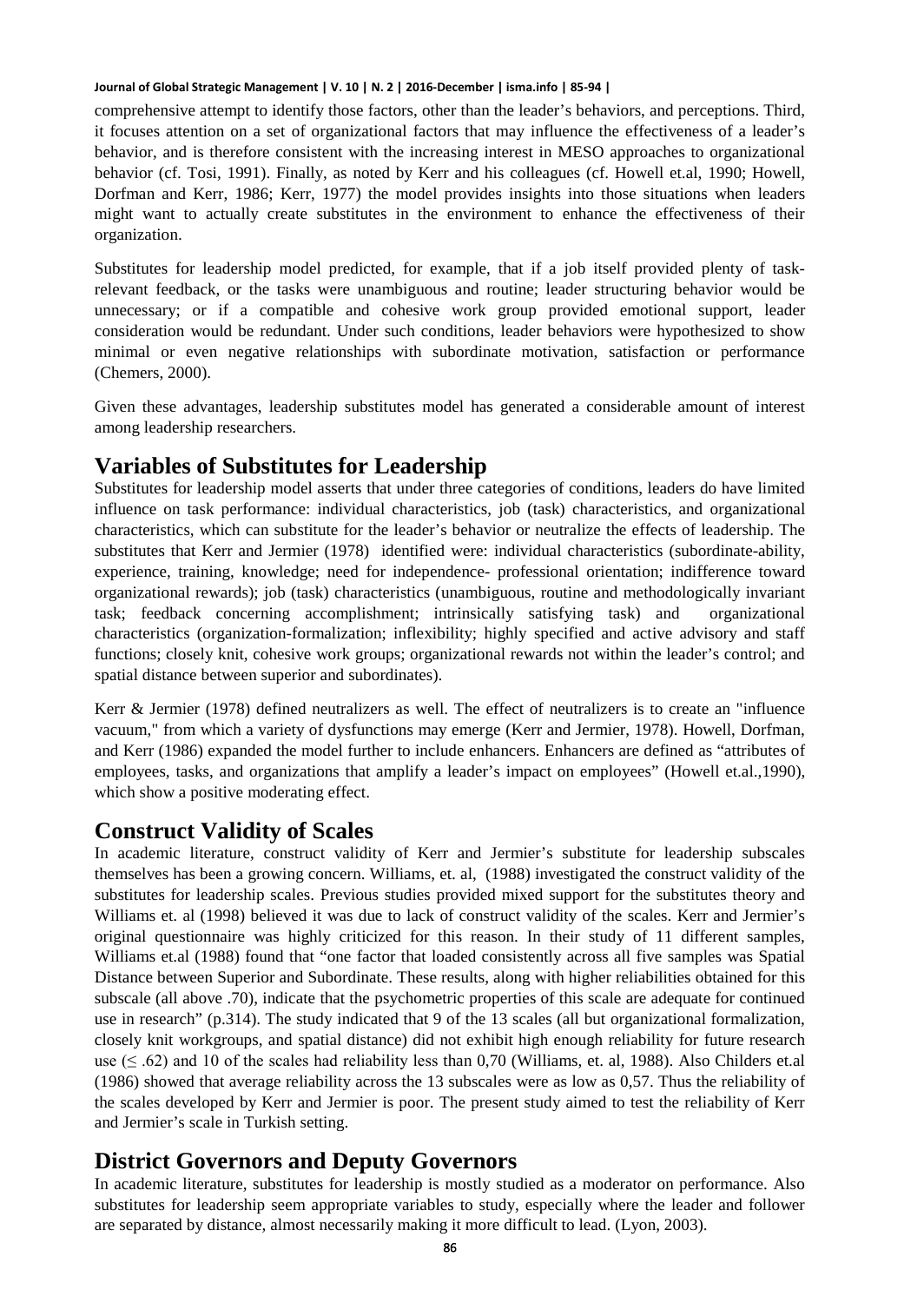In our study we aimed to focus on District and Deputy Governors since they fit the conditions where leader could be substituted. In Turkey, a Deputy Governor (Vali Yardımcısı) is an official responsible to assist the Provincial Governor for the implementation of legislation, constitutional and government decisions in individual provinces. There are 81 Governors in Turkey, one for each province. Deputy Governors are proposed by Minister of Interior and appointed by the joint decision of Cabinet members which is at final stage, subject to approval of the President. In contrast to District Governor, s/he works in close collaboration with Governor, and have no spatial distance with Governor. Governor delegates some of her/his authority to Deputy Governors which causes the Deputy Governor to have limited powers over Provincial units. Compared to District Governor, Deputy Governors work less autonomous than District Governors.

District Governor (Kaymakam) is an official responsible for the implementation of legislation, constitutional and government decisions in districts. There are 935 districts in Turkey. District Governors are appointed with the same procedure that Deputy Governors are appointed. Besides army units and judiciary branches in the districts, District Governors are supervisors of all branches and can control and manage the units all over the district.

In this study, a sample from District Governor and another form Deputy Governors are deliberately selected for the study because in the academic literature, many researchers mentioned the importance of necessity of sample fitness. District and Deputy Governors are quiet appropriate to test the model with subordinate characteristics such as subordinate-ability, experience, training, knowledge; professional orientation; methodologically variant task; feedback concerning accomplishment; intrinsically satisfying task; organization-formalization; inflexibility; organizational rewards not within the leader's control; and spatial distance between superior and subordinates. High competition for reappointment necessitates them to work as leader rather than managers. Although both District and Deputy Governors do similar tasks specified by legal framework, and work in same formal organization structure, however they have varying degrees of autonomy. Also degrees of routineness of the task is higher for Deputy Governors. In this regard, these two samples serve a good base to test the model.

# **Previous Research**

Substitute for Leadership model after Kerr and Jermier's study, has been the subject of a respectable number of empirical studies (Ford, 1981; Howeel and Dorfman, 1981; Jermier and Berkes, 1979; Pitner, 1988; Sheridan, Vredenburgh and Abelson, 1984). It has also become a necessary reference in any leadership study which considers contextual factors (Tosi and Kiker, 1997).

Originally, researchers mainly studied the substitutes for leadership as moderators of leadership (Kerr & Jermier, 1978; Howell & Dorfman, 1981; Sheridan, Vredenburgh and Abelson, 1984; Podsakoff, Todor, Grover, & Huber, 1984; Howell & Dorfman, 1986; Farh, Podsakoff, & Cheng, 1987; Podsakoff, Niehoff, MacKenzie, & Williams, 1993; Podsakoff, MacKenzie, & Bommer, 1996a). Some scholars (Podsakoff et al. 1996b) examined the effects of leader behaviors and substitutes for leadership on outcomes such as satisfaction and performance, and some examined the effects of transformational leader behaviors and substitutes for leadership on outcomes such as employee satisfaction, commitment, trust and organizational citizenship behaviors.

Several authors searched whether the items in the questionnaire developed by Kerr and Jermier (1978) were loaded on the hypothesized factors (Childers,et.al, 1986); or loaded as strongly on non-hypothesized factors, or did load to on any of the 13 Kerr and Jermier (1978) substitutes dimensions.

However, a review of a number of studies on substitutes-for-leadership hypothesis indicated very little support for the theory's predictions (Podsakoff, Niehoff, MacKenzie and William 1993). Some of the studies tested the model for non- leader samples such as graduate students.

The methods used in academic literature also varied. Kerr and Jermier (1978) used multiple regression procedures, which did examine the interaction effects. Sheridan, Vredenburgh and Abelson (1984) used split groups path analysis to examine the interaction effects of the substitutes variables. Podsakoff et.al (1984) used moderated regression procedures.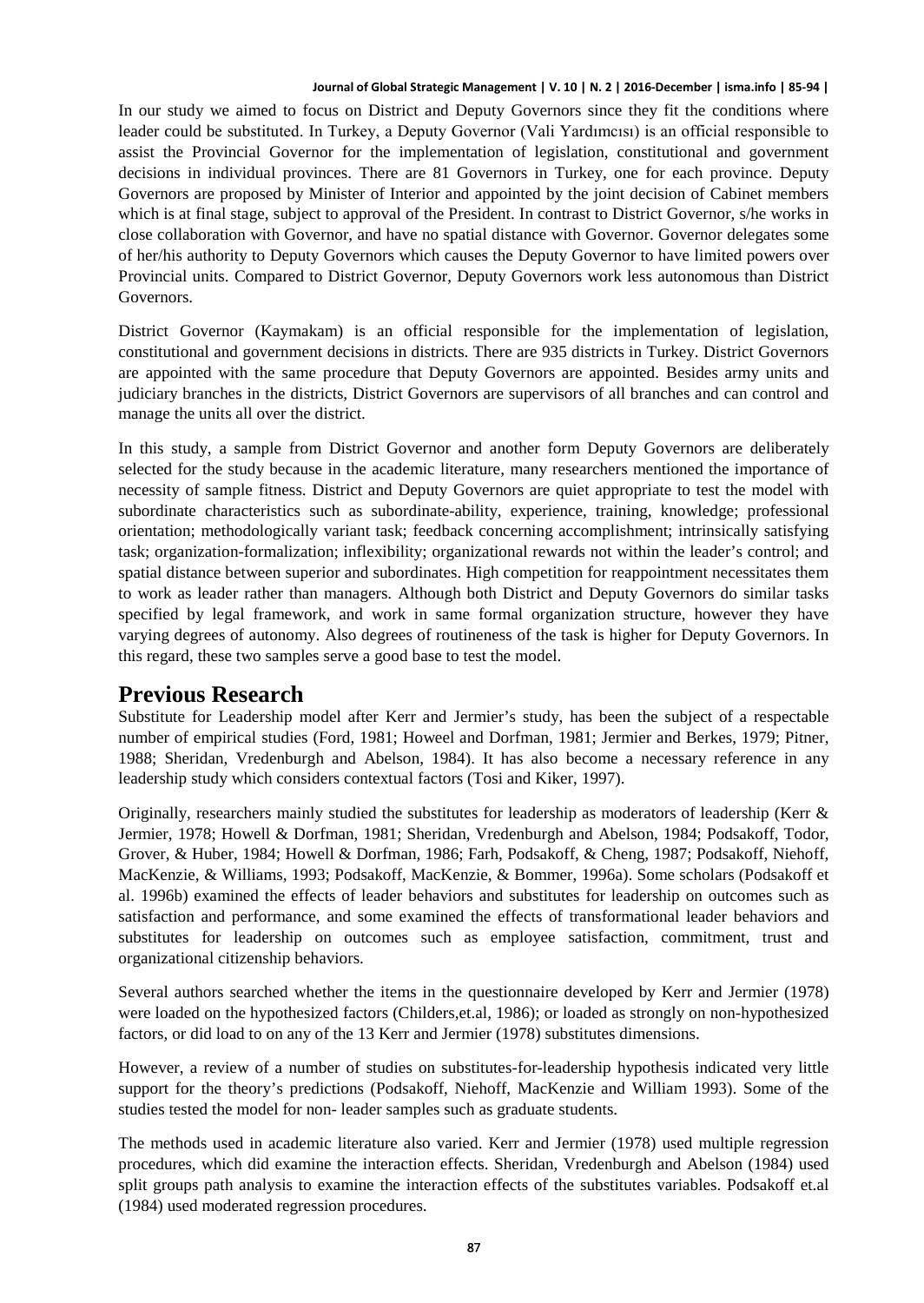According to Podsakoff and Mackenzie (1997), the lack of unifying analytical procedure to identify potential "substitution effects" may also be part of the reason why early tests of the model proved less than supportive. Also according to Podsakoff and Mackenzie (1997), another problem is that several previous tests of the model in literature did not include the full complement of substitutes, while other tests of the model included other variables that were not originally identified by Kerr and Jermier (1978), as potential substitutes. As a result, the problem of including new substitutes variables into the mix, or excluding some of them resulted in not testing the model itself. So it is difficult to tell whether the lack of support in literature is attributable to the substitutes model itself, or to the specific variables under examination (Podsakoff and Mackenzie, 1997).

Podsakoff et.al (1996) found that with very few exceptions, substitutes for leadership had stronger relationships with employee criterion variables than did leader behaviors. Substantial proportion of the variance in-role and extra-role performance; on average, the substitutes for leadership uniquely accounted for more of the variance in the criterion variables than did leader behaviors.

Some researchers noted that substitutes for leadership may not be applicable to Turkish case, because still hierarchical formal leadership has much importance in culture, values and belief systems (Kılınc, 1995).

# **METHODOLOGY**

### **Sample and Data Collection**

We aimed to test the reliability of subscales of original questionnaire designed by Kerr and Jermier (1978) and selected a sample in Turkish setting. We tested the model on managers working in the same hierarchical organization under the same legal context but having different levels of individual, task (job) and organizational characteristics. Our sample consisted of two different hierarchical level leaders. One from Deputy Governors, and the other from District Governors of Turkey.

For this research, 350 self-administered questionnaires were sent to Deputy Governors and District Governors. Participation to our survey was voluntary and no remuneration was offered. 117 questionnaires were filled in by respondents and were ready to use.

Mean age of the sample was 32 and all were men. This is due to the fact that female district governors and deputy governors are still rare in the population. Mean tenure of the sample was 10 years after 3 year probation. In terms of educational background, 60 % of the sample had undergraduate degree; 37 % had graduate and 3 % had PhD degree.

### **Questionnaire**

In this study we used the original questionnaire developed by Kerr and Jermier (1978), and tested whether the items were loaded on the hypothesized factors or loaded as strongly on non-hypothesized factors or did load to on any of the 13 Kerr and Jermier (1978) substitutes dimensions.

Questionnaire had 13 subsections which define the leadership substitutes and overall there were 55 items. Following these 55 questions, basic demographic information were asked. However, they are limited in order to protect confidentiality to ensure more willingness to participate to the survey. The response format of the scale consisted of points from 0 to 7 (From "not agree at all" to "totally agree"). Back-toback translation was done by the researchers for the questionnaire. A pilot study among 21 academicians was conducted especially for wording's perfection.

# **Analysis and Findings**

To test internal validity of the questionnaire, Cronbach's Alpha value was calculated; but was found to be 0,647, which is "questionable" for degree of reliability as George and Mallery (2003) recommended. Next a principal component analysis was conducted for the sample using 55 items to reach a reliable scale.

As part of Principal Components Analysis, firstly, we controlled whether the size of the sample was big enough for the study conducted. There are statistically widely used three methods for sample size. Nunnaly (1978), recommends sample size to be 10 times of number of variables; whereas Tabachnick and Fidell recommended as 300 minimum. MacCallum et.al (1999), recommended to use communalities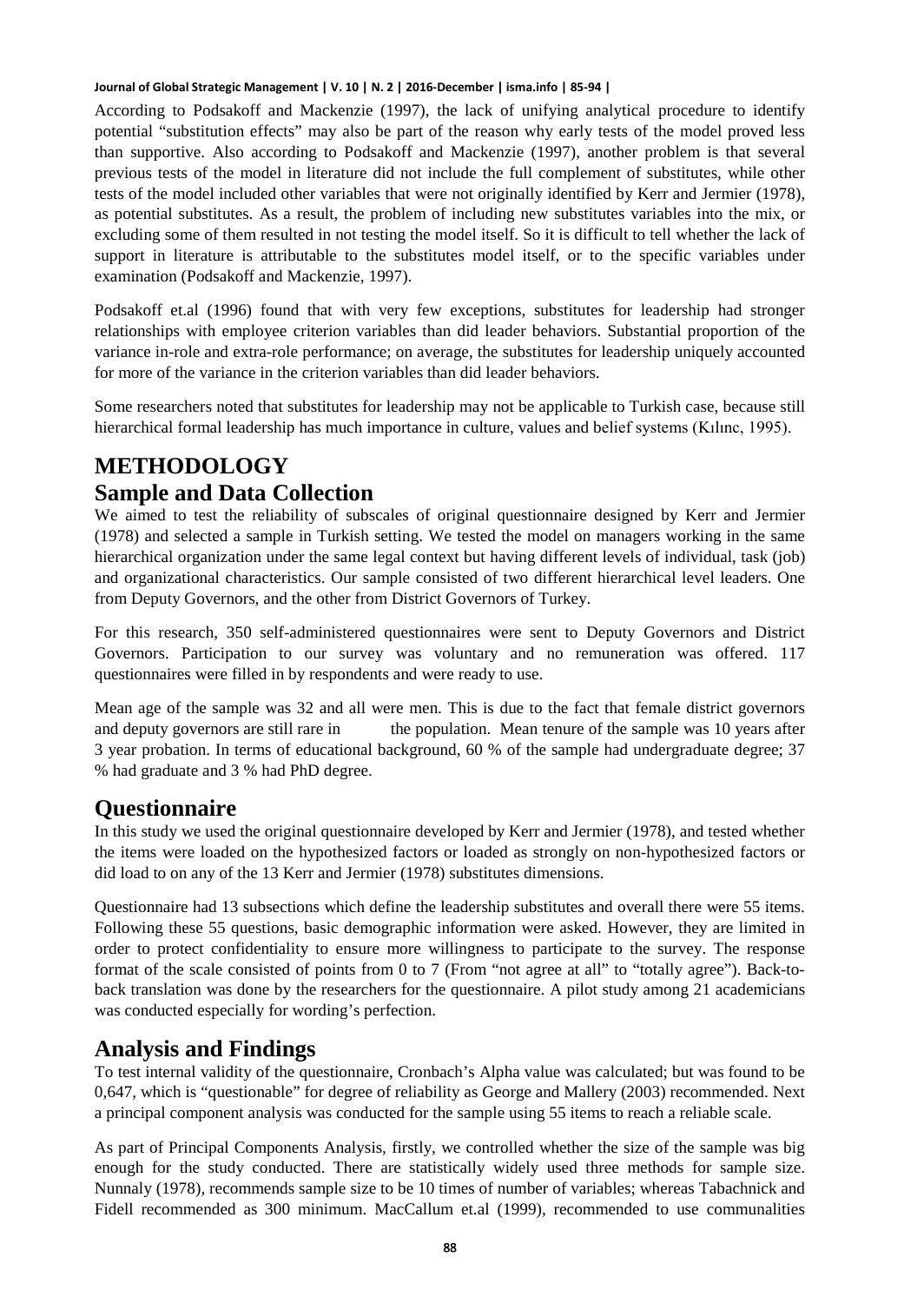instead of number of respondents in sample size tests. If all of the communalities were greater than 0,6; even a small sample size less than 100 could be enough. In case where all of communalities were greater than 0,5 but less than 0,6; sample size of 100-200 could be enough. If communalities were less than 0,5, sample size had to be more than 300. In our study, the communalities values obtained from Principal Component Analysis done for 55 items were 0,834 and 0,983. As MacCallum et.al (1999) recommended, a sample size even as 100 is enough. Our sample size which is 117 is found to be big enough for Principal Components Analysis.

Secondly, initial internal consistency reliabilities for the leader substitutes subscales were calculated and are reported in Table 1. As indicated in the table, Reliability coefficients for subscales 1, 7, 9, 10 and 12 exceeded 0.7 and were found to be reliable subscales. While reliability coefficients for subscales 2, 3, 4, 5, 6, 8, 11 and 13 were found to be very unacceptable or poor.

| <b>Scale</b>                         |                                                               | <b>Cronbach's Alpha</b> | <b>Classification of</b><br><b>Cronbach's Alpha</b><br>(George and Mallery (2003)) |
|--------------------------------------|---------------------------------------------------------------|-------------------------|------------------------------------------------------------------------------------|
| Overall                              |                                                               | 0,647                   | questionable                                                                       |
| $1st$ subscale:                      | Ability, Experience, Training, and<br>Knowledge               | 0.710                   | acceptable                                                                         |
| $2nd$ subscale:                      | Professional Orientation                                      | 0,583                   | poor                                                                               |
| $3rd$ subscale:                      | Indifference Toward Organizational Rewards                    | 0,229                   | unacceptable                                                                       |
| $4th$ subscale:                      | Unambiguous, Routine, and<br>Methodologically Invariant Tasks | 0.350                   | unacceptable                                                                       |
| $5th$ subscale:<br>Accomplishment    | Task-Provided Feedback Concerning                             | 0,100                   | unacceptable                                                                       |
| $6th$ subscale:                      | <b>Intrinsically Satisfying Tasks</b>                         | 0.511                   | poor                                                                               |
| $7th$ subscale:                      | Organizational Formalization                                  | 0.866                   | good                                                                               |
| $8th$ subscale:                      | Organizational Inflexibility                                  | 0.417                   | unacceptable                                                                       |
| $9th$ subscale:                      | Advisory, and Staff Functions                                 | 0,858                   | good                                                                               |
| $10th$ subscale:<br>Work Groups      | Closely-Knit, Cohesive, Interdependent                        | 0.886                   | good                                                                               |
| $11th$ subscale:<br>Leader's Control | Organizational Rewards Not Within The                         | 0.628                   | questionable                                                                       |
| $12th$ subscale:<br>Subordinates     | Spatial Distance Between Superior and                         | 0,710                   | acceptable                                                                         |
| $13th$ subscale:                     | Subordinate Need For<br>Independence                          | 0,386                   | unacceptable                                                                       |

### **Table 1: Cronbach's Alpha of Overall Scale and Subscales**

As a second stage, an iterative "item trimming" procedure was performed for the original scale items in which the items did not consistently load together on a single factor and which obtained relatively low reliabilities. An item was eliminated if the reliability of the scale improved with its removal. Items are deleted in line with the following conditions: 1.If Cronbach's Alpha increases after deletion; 2. If the item has relationship with several other items. 3. If the item cannot be loaded to just one component but can be loaded to more than one item. 4. If the Cronbach's Alpha value was less than 0,7, (in this case all the items in the component are deleted); 5. If there is just one item in the component, the related item is deleted. This trimming process was continued until the point at which the item-factor resolution and the reliabilities of the subscales did not improve items were not eliminated from subscales composed of only three items regardless of their factor loadings or reliabilities. A new version of the questionnaire with 3 subscales and 11 items is finally obtained. Upon completion of the trimming procedure a second factor analysis was performed on the revised substitutes scale for each sample.

As a third stage, the reliability results of Principal Components Analysis (PCA) is carefully done. When deciding whether the data set is suitable for PCA, Kaiser-Meyer-Olkin (KMO) Measure of Sampling Adequacy Index and Bartlett's sphericity test is performed. KMO index was found 0,761 which proved that acceptable for PCA as Kaiser (1974) recommended. Significance value of Bartlett's sphericity test was found 0,000 which showed that it is suitable for PCA. Following this, sample size is evaluated.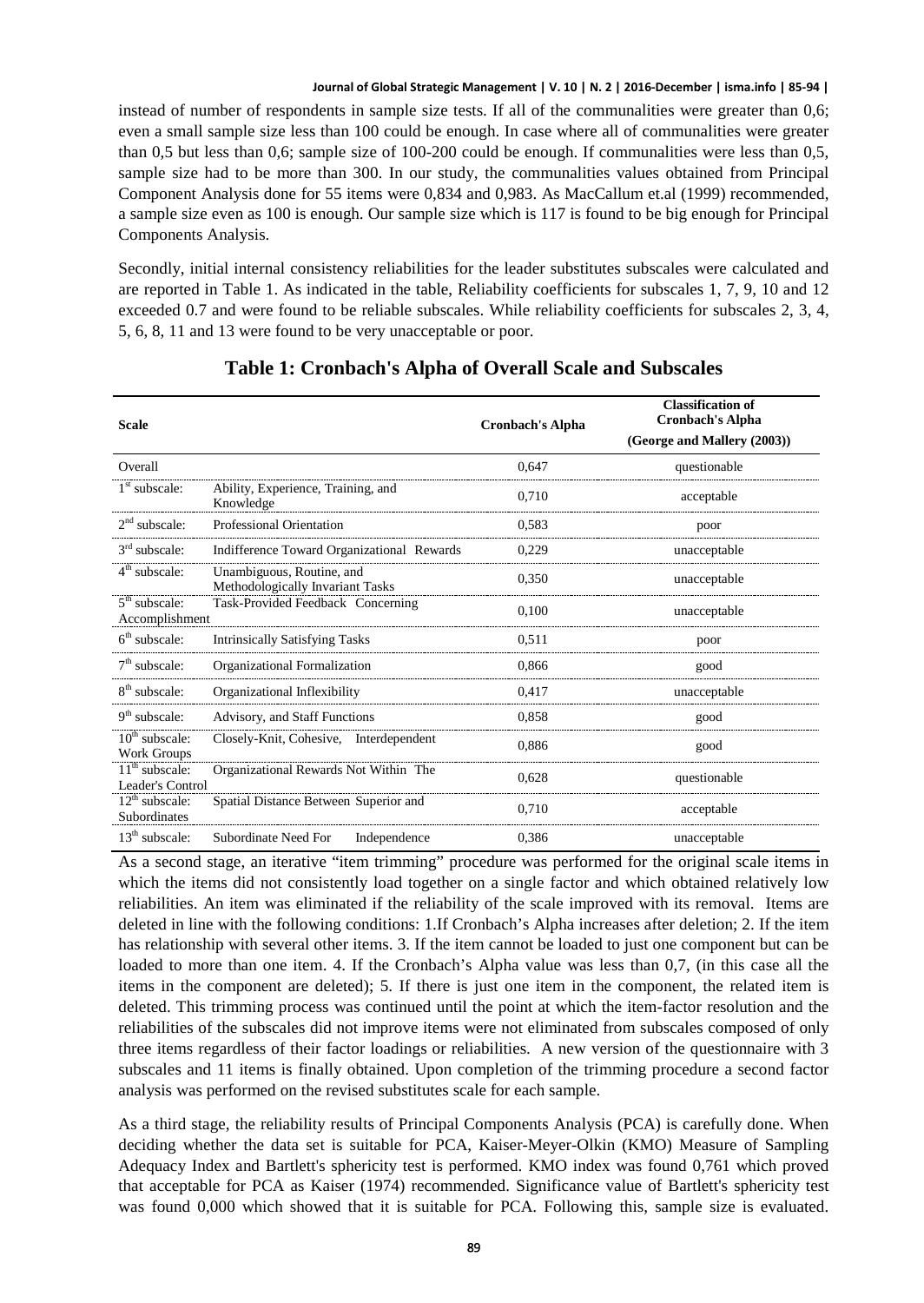Communalities values from Principal Components Analysis split between 0,607 and 0,855. Than sample size is found to be enough as MacCallum et.al (1999) recommended.

Than Principal Components Analysis was performed and the components which had Eigen value greater than 1.0 were accepted to be significant. To maximize the component loadings of the items, Varimax was done. Finally a scale was formed which composed of 11 items and explained 75,7 % of the total variance. Cronbach Alpha was found to be as high as 0,861 for the new scale. The findings are presented in Table 2.

The new reliable scale of leadership substitutes was composed of subscales of 7, 9 and 2. "Organizational formalization", "advisory and staff functions" and "intrinsically satisfying tasks" were found to be substitute for leadership. As seen in Table 2, new scale's Cronbach's alpha was found to be 0,861 and was "good" enough as recommended by George and Mallery (2003). Nunnally (1978) recommends reliabilities of .70 or better (but not much beyond .80) for basic research and between ,90 and ,95 in cases where important decisions are to be made on the basis of the test scores the most widely accepted is Cronbach's Alpha coefficient.

|                                                                                                                                                                                                    | Component |       |          |
|----------------------------------------------------------------------------------------------------------------------------------------------------------------------------------------------------|-----------|-------|----------|
|                                                                                                                                                                                                    |           |       | 3        |
| % of Variance Explained                                                                                                                                                                            | 33,7      | 25.5  | 16,5     |
| Cronbach's Alpha of Component                                                                                                                                                                      | 0,888     | 0,831 | 0,760    |
| <b>Organizational Formalization</b>                                                                                                                                                                |           |       |          |
| Q7.2. My job responsibilities are clearly specified in writing                                                                                                                                     | 0.894     | 0.065 | 0,227    |
| Q7.3. In this organization, performance appraisals are based on written<br>standards.                                                                                                              | 0,817     | 0.155 | $-0.071$ |
| Q7.5. My duties, authority, and accountability are documented in policies, procedures,<br>and job descriptions.                                                                                    | 0.805     | 0.001 | 0.348    |
| Q7.1. Clear, written goals and objectives exist for my job.                                                                                                                                        | 0,797     | 0.074 | 0,274    |
| Q4.1. Because of the nature of the tasks I perform, on my job there is<br>little<br>doubt<br>about the best way to get the work done.                                                              | 0.754     | 0.367 | 0.066    |
| <b>Advisory, and Staff Functions</b>                                                                                                                                                               |           |       |          |
| Q9.2. In my job I must depend on staff personnel located outside of my<br>work unit or<br>department to provide me with data, reports, and<br>informal advice necessary for my job<br>performance. | $-0,106$  | 0,912 | 0,070    |
| Q9.1. For feedback about how well I am performing, I rely on staff<br>personnel<br>inside the organization, based outside my work unit or department.                                              | 0,232     | 0,838 | 0,302    |
| Q9.3. I receive very useful information and guidance from staff personnel who are based<br>outside my work unit or department.                                                                     | 0.155     | 0.812 | 0.076    |
| Q2.1. For feedback about how well I am performing I rely on people in<br>my<br>occupational specialty, whether or not they are members of my<br>work unit or organization.                         | 0.266     | 0.652 | $-0.334$ |
| <b>Intrinsically Satisfying Tasks</b>                                                                                                                                                              |           |       |          |
| Q6.3. My job satisfaction depends to a considerable extent on the nature<br>of the actual<br>tasks I perform on the job.                                                                           | 0.129     | 0.125 | 0.868    |
| Q6.1. I get a great deal of personal satisfaction from the work I do.                                                                                                                              | 0.457     | 0.028 | 0,77     |

### **Table 2: Cronbach's Alpha of Overall Scale and 3 Subscales**

# **CONCLUSION**

The present study tested the reliability of Kerr and Jermier's (1978)'s original scale of leadership substitutes. A noteworthy result is that, overall reliability of the original scale was 0,647 and which meant that scale was not reliable. Reliability coefficients for subscales 1, 7, 9, 10 and 12 exceeded 0.7 and were found to be reliable subscales, where reliability coefficients for subscales 1, 2, 3, 4, 5, 6, 8, 11 and 13 were found to be very unacceptable or poor. Our findings are in line with academic literature and shows that reliability of the original scale is low. These generally low reliabilities suggest the need for additional refinement of these sub-scales. After performing Principal Components Analysis, a new scale was formed by three subscales of "organizational formalization"; "advisory and staff functions"; "intrinsically satisfying tasks". This scale had a Cronbach's alpha of 0,861 and was found to be "good" as recommended by George and Mallery (2003).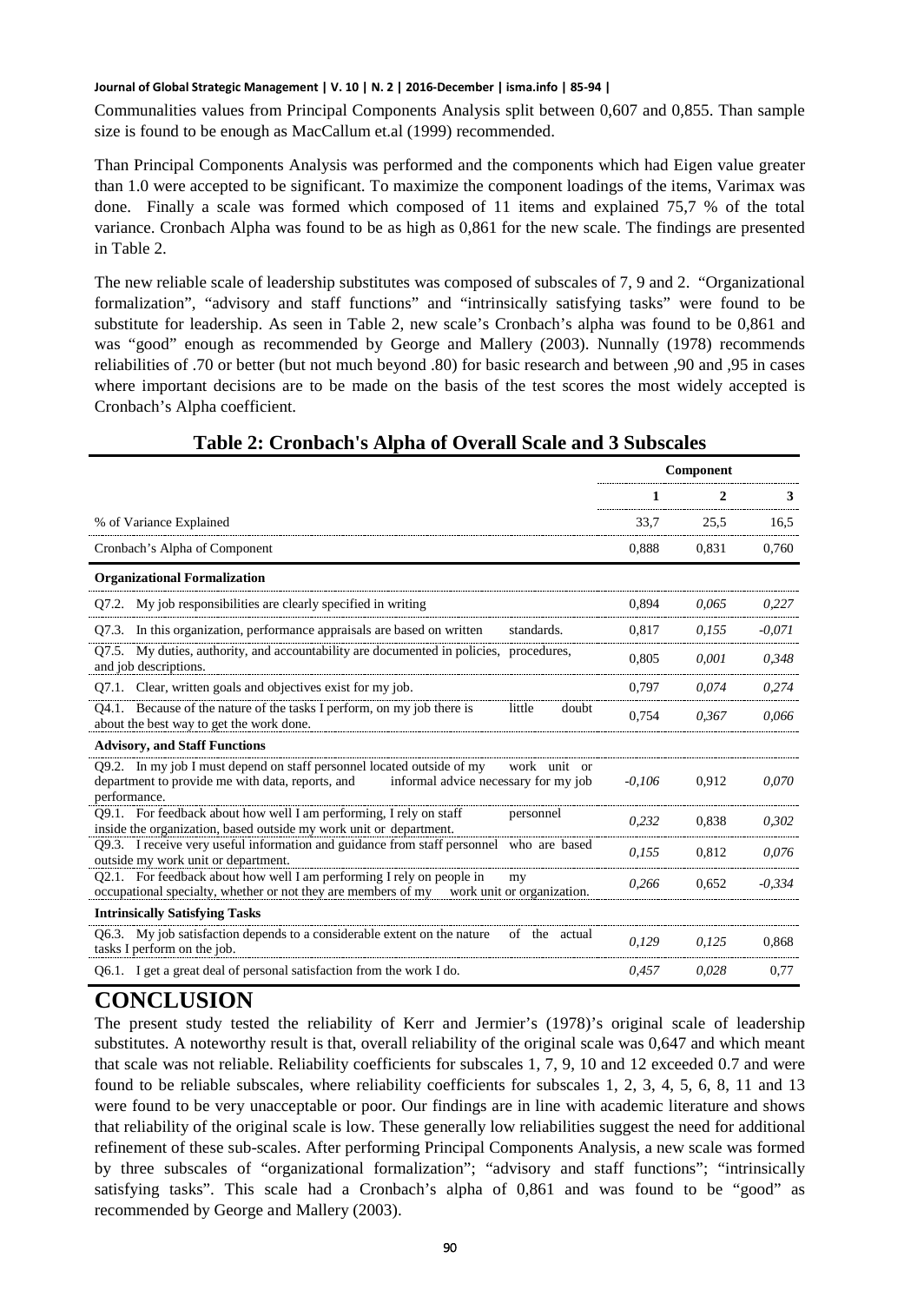It is evident in academic literature that leadership matters most when substitutes are not present in subordinates' skills, job design, or the organization's structure. When substitutes are present, these factors might reduce the importance of task leadership, but they will not completely replace leaders in these roles. The results of the present study revealed that "organizational formalization" is a very strong substitute for leadership. In cases, where the work and responsibilities of the subordinates are written clearly; duties, authority and accountability are documented in policies, procedures and job descriptions; this worked as a leadership substitute. As a second category, when the subordinates depended on staff personnel located outside of their work unit or department for data, reports and informal advice necessary for the job, leadership could be substituted. Also when subordinates relied on people in their specialty, within or outside the work unit for feedback about performance, leadership substitutes were strong. As a third category, when the subordinates found the job as intrinsically satisfying, this again worked as a substitute for leader. According to findings of the study, under all these three conditions, leaders could be substituted. However, other than the three factors (organizational formalization, advisory and staff functions and intrinsically satisfying tasks), a leader's behavior remains very important to subordinates regardless of varying situational conditions.

Due to study limitations, results must be interpreted with caution. Although the sample could be a good candidate for leadership substitute; the fact that only one sample is selected for the study makes it hard to generalize the results to all Turkish officials. Study could be extended by working on different sample categories. Another important point for further research is that, leadership substitutes can vary among types of organizations. Categories of substitutes can be examined for mechanistic versus organic type of organizations. Also another possible research area can be work groups and matrix type organizations.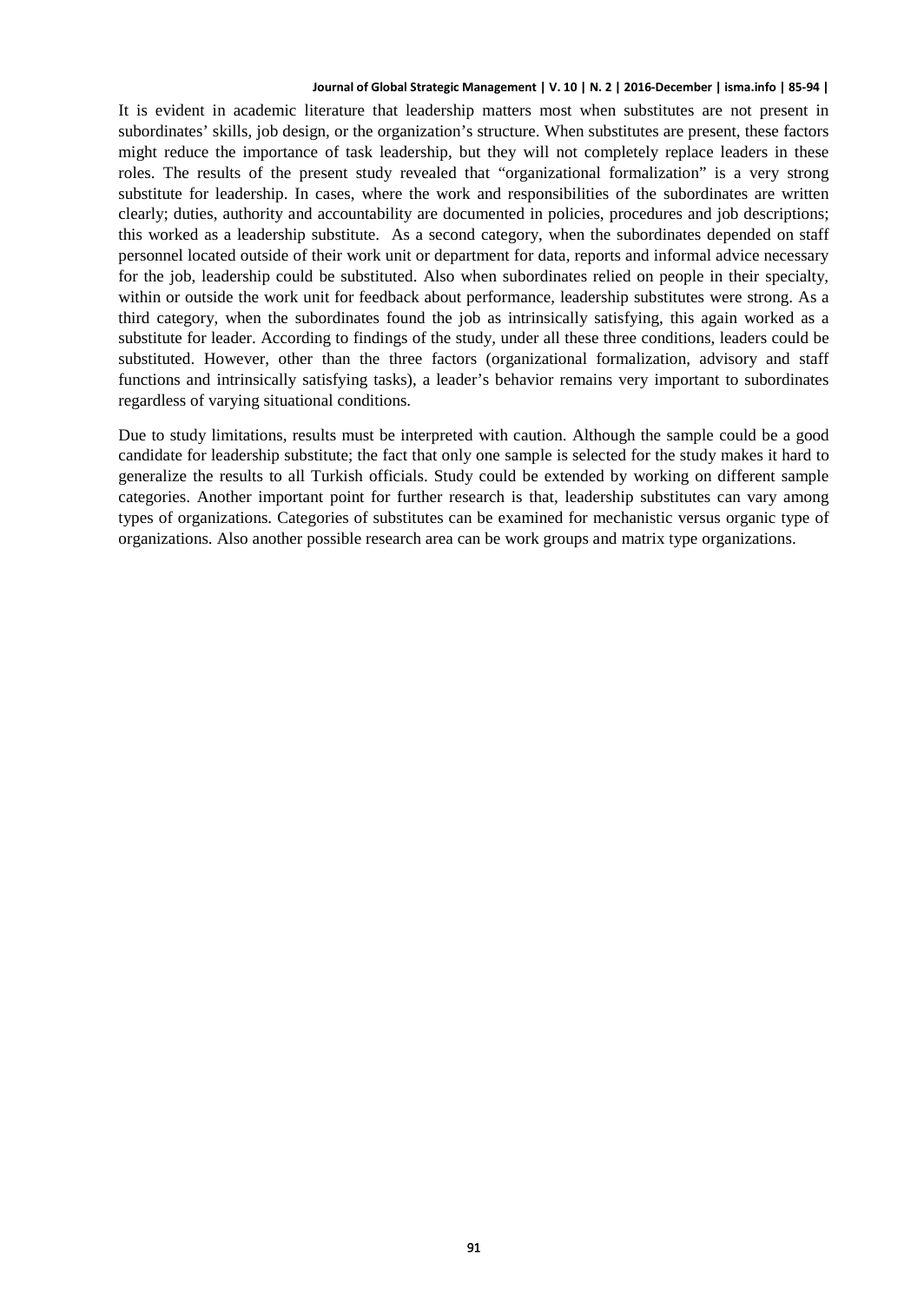Chemers, M.M. (2000), Leadership Research and Theory: A Functional Integration, Group Dynamics: Theory, Research, and Practice, Educational Publishing Foundation, 4(1), pp. 27-43.

Childers, T.L., Dubinsky, A.J. and Genctürk, E. (1986), On the psychometric Properties of a Scale to E-Measure Leadership Substitutes, Psychological Reports, 59(3), pp. 1215-1226.

Farh, J.L., Podsakoff, P.M. and Cheng, B.S. (1987), Culture-Free Leadership Effectiveness versus Moderators of Leadership Behavior: An Extension and Test of Kerr and Jermier's "Substitutes for Leadership" Model in Taiwan, Journal of International Business Studies, 18(3), pp. 43-60.

Ford, J.D. (1981), Departmental Context and Formal Structure as Constraints on Leader Behavior, Academy of Management Journal, 24(2), pp. 274-288.

George, D. and Mallery, P. (2003), SPSS for Windows Step by Step: A Simple Guide and Reference, 11.0 Update (4th ed.). Boston: Allyn & Bacon.

Howell, J.P. and Dorfman, P.W. (1981), Substitutes for Leadership: Test of a Construct. Academy of Management Journal, 24(4), pp. 714-728.

Howell, J.P., Dorfman, P.W. and Kerr, S. (1986), Moderator Variables in Leadership Research, Academy of Management Review, 11(1), pp. 88-102.

Howell, J.P., Bowen, D.E., Dorfman, P.W., Kerr, S. and Podsakoff, P.M. (1990), Substitutes for Leadership: Effective Alternatives to Ineffective Leadership, Organizational Dynamics, 19(1), pp. 21-38.

Kerr, S. and Jermier, J.M. (1978), Substitutes For Leadership: Their Meaning and Measurement, Organizational Behavior and Human Performance, 22, pp. 375-403.

Kılınç T. (1995), Durumsal Liderlik Anlayisinda Gelişmeler: Liderlige Ikameler Yaklasimi (Substitutes for Leadership), Istanbul Universitesi Isletme Fakultesi Dergisi, 24(1), s. 59-76.

Lyon J.S. (2003), Does Distant Leadershıp Make a Difference? Exploring the Effects of Leadership and Substitutes for Leadership on Virtual Worker Performance and Satisfaction, Master's Thesis, University of Maryland, USA.

MacCallum, R.C., Widaman, K.F., Zhang, S. and Hong, S. (1999), Sample Size in Factor Analysis, Psychological Methods, 4(1), pp. 84-99.

Nunnally, J.C. (1978), Psychometric Theory (2nd ed.). New York: McGraw-Hill.

Pitner, N.J. (1988), Leadership Substitutes: The Factorial Validity in Educational Organizations, Educational and Psychological Measurement, 48, pp. 307-315.

Podsakoff P.M., Todor W.D., Grover R.A. and Huber V.L. (1984), Situational Moderator of Leader Reward and Punishment Behavior, Organizational Behavior and Human Performance, 34, pp. 21-63.

Podsakoff, P.M., Niehoff, B.P., MacKenzie, S.B. and Williams, M.L. (1993), Do Substitutes for Leadership Really Substitute for Leadership? An Empirical Examination of Kerr and Jermier's Situational Leadership Model, Organizational Behavior and Human Decision Processes, 54, pp. 1-44.

Podsakoff Philip M. and Scott B.MacKenzie, (1994), An Examination of Psychometric Properties and Numological Validity of Some Revised and Reduced Substitutes for Leadership Scales, Journal of Applied Psychology, 79(5), pp. 702-713.

Podsakoff, P.M., MacKenzie, S.B., Ahearne, M. and Bommer, W.H. (1995), Searching for a needle in a haystack: Trying to identify the illusive moderators of leadership behaviors, Journal of Management, 21(3), pp. 422-470.